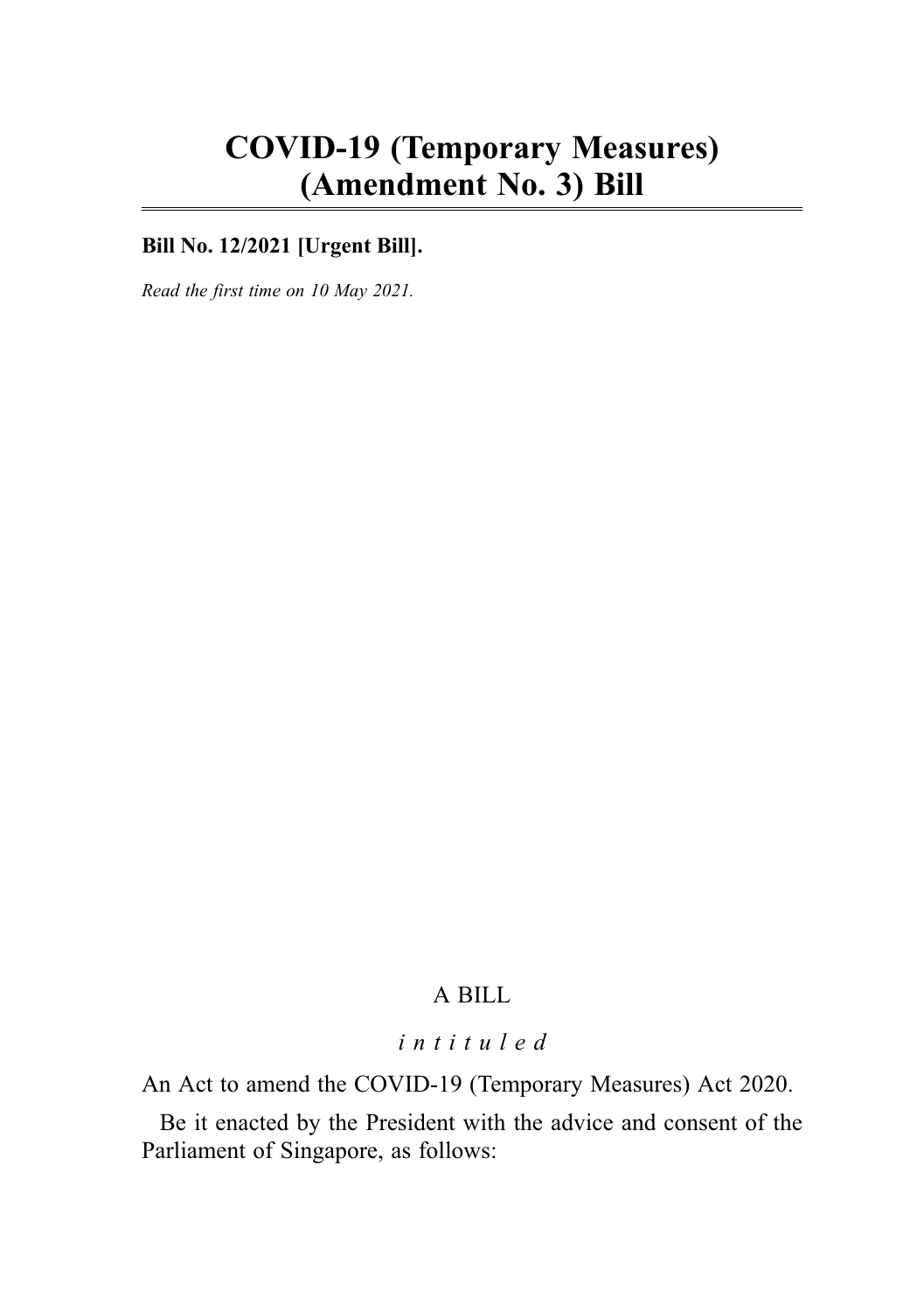## Short title and commencement

1. This Act is the COVID-19 (Temporary Measures) (Amendment No. 3) Act 2021 and comes into operation on a date that the Minister appoints by notification in the Gazette.

### <sup>5</sup> Amendment of section 2

2. Section 2 of the COVID-19 (Temporary Measures) Act 2020 is amended by deleting the words "and 8C" in paragraph (d) of the definition of "Minister" and substituting the words ", 8C and 10A".

# New Part 10A

<sup>10</sup> 3. The COVID-19 (Temporary Measures) Act 2020 is amended by inserting, immediately after section 79, the following Part:

# "PART 10A

# RELIEFS FOR CONSTRUCTION CONTRACTS AFFECTED BY INCREASE IN FOREIGN MANPOWER <sup>15</sup> SALARY COSTS

 $Division I - General$ 

## Interpretation of this Part

79A. In this Part, unless the context otherwise requires —

"assignee", in relation to a person, includes a successor in 20 title of that person;

> "construction works", in relation to a construction contract, means the construction works (within the meaning given by section 3(1) of SOPA) to be carried out under the construction contract;

<sup>25</sup> "contract sum" means the total sum payable for the construction works to which the construction contract relates, as at the time the construction contract was entered into, and includes such sum as adjusted by a determination under section 79G or a subsequent <sup>30</sup> determination under section 79H;

> "foreign manpower salary costs" means the remuneration (including bonuses, allowances and overtime payments)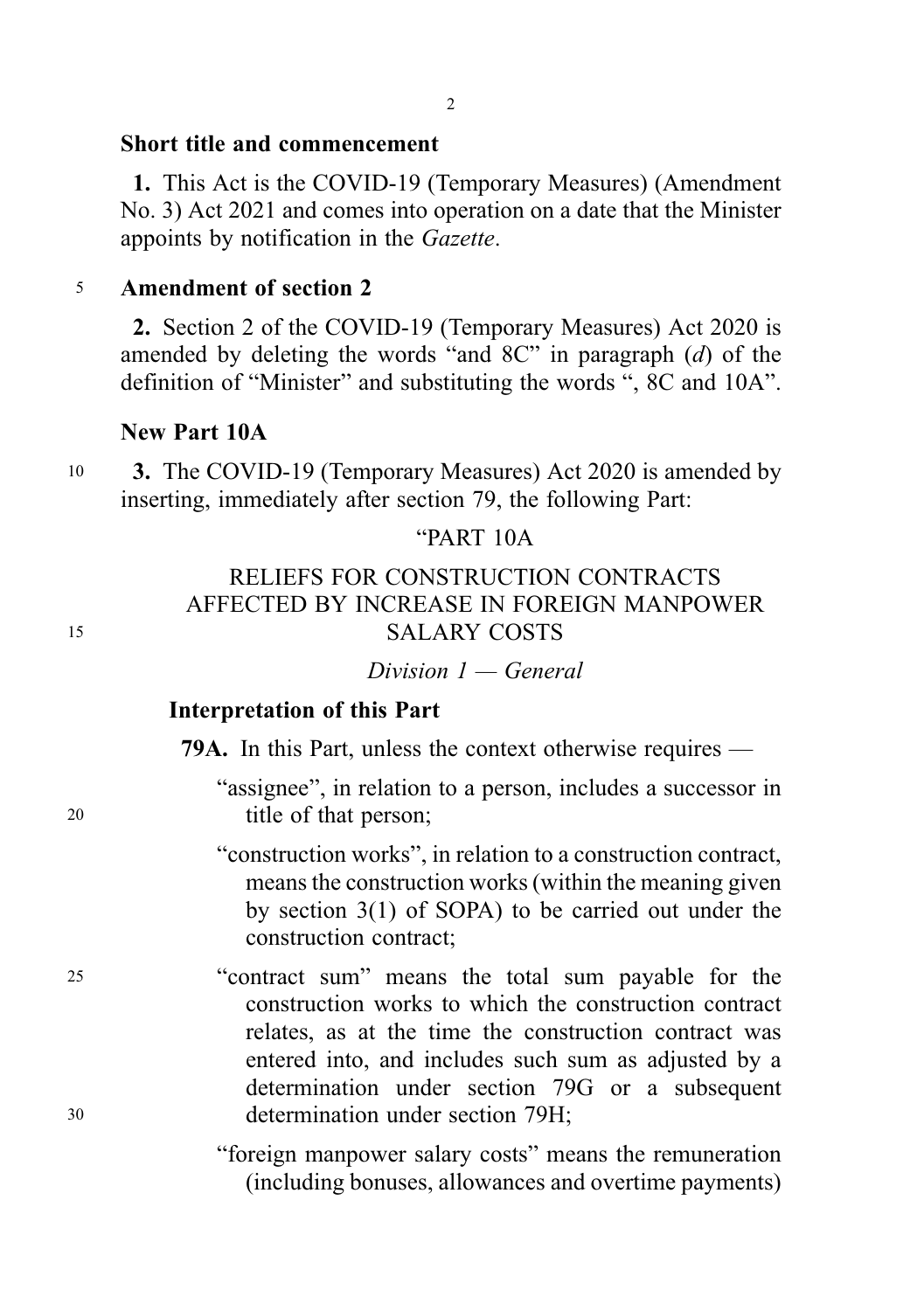payable to individuals who are neither citizens nor permanent residents of Singapore and who hold a work permit, but excludes such matters as may be prescribed by regulations made under section 79K;

- "Part 10A assessor" means a person appointed to the panel <sup>5</sup> of Part 10A assessors under section 79E;
- "Part 10A Registrar" means the Part 10A Registrar appointed under section 79D(1), and includes any Part 10A Deputy Registrar exercising the functions of the Part 10A Registrar; 10
- "SOPA" means the Building and Construction Industry Security of Payment Act (Cap. 30B);
- "work permit" means a work pass known as a work permit issued under the Employment of Foreign Manpower (Work Passes) Regulations 2012 (G.N. No. S 569/2012), <sup>15</sup> and includes a training work permit issued under those Regulations.

### Application of this Part

**79B.**—(1) This Part applies to a case where —

- (a) parties entered into a construction contract (including  $20$ one to which the Government is a party) before 1 October 2020, but not if the construction contract was renewed (other than automatically) on or after that date; and
- (b) as at 10 May 2021, any construction works to be  $25$ performed under the construction contract have not been certified in accordance with the construction contract as completed.

(2) The reference to a construction contract in subsection (1) excludes — 30

(a) any construction contract for the carrying out of construction works at or on any residential property (within the meaning of the Residential Property Act (Cap. 274)) that do not require the approval of the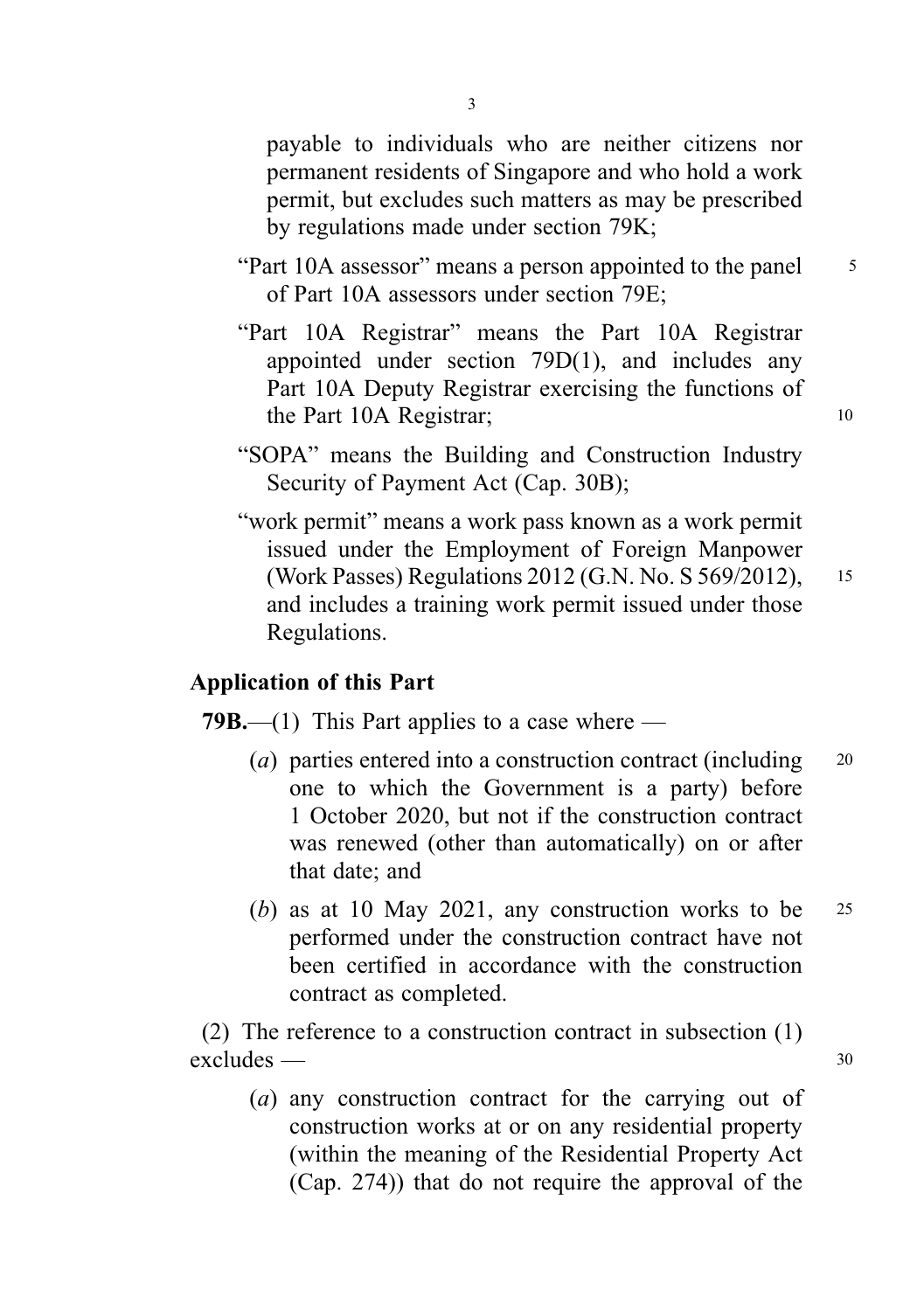Commissioner of Building Control under the Building Control Act (Cap. 29);

4

- (b) any construction contract terminated before 10 May 2021, or where a notice for the termination of the <sup>5</sup> construction contract was given in accordance with the construction contract before 10 May 2021, even if the period of the notice expires on or after that date; and
- (c) any other construction contract that is prescribed by <sup>10</sup> regulations made under section 79K.

(3) This Part does not apply to a case that comes within such circumstances as may be prescribed by regulations made under section 79K.

## Relief under this Part

15 79C.—(1) A party to a construction contract who undertakes to carry out any construction works under that contract (called in this Part  $\Lambda$ ) may apply, in accordance with section 79F, to the Part 10A Registrar to appoint a Part 10A assessor to adjust the contract sum for the purpose in subsection (2).

<sup>20</sup> (2) The purpose of the adjustment is to take into account an increase in the amount of foreign manpower salary costs incurred by A at any time between 1 October 2020 and 30 September 2021 or such later date as may be prescribed by regulations made under section 79K (both dates inclusive), over <sup>25</sup> what A would otherwise have incurred, because of a COVID-19 event.

> (3) Subsection (1) only applies if A had made a reasonable attempt to negotiate with the other party to the construction contract (called in this Part B) for such adjustment.

<sup>30</sup> (4) A reference in this Part to an increase in the amount of foreign manpower salary costs incurred by A in a period, over an amount which A would otherwise have incurred, because of a COVID-19 event, includes an increase in an amount paid by A to another person (called in this section  $AI$ ) in that period under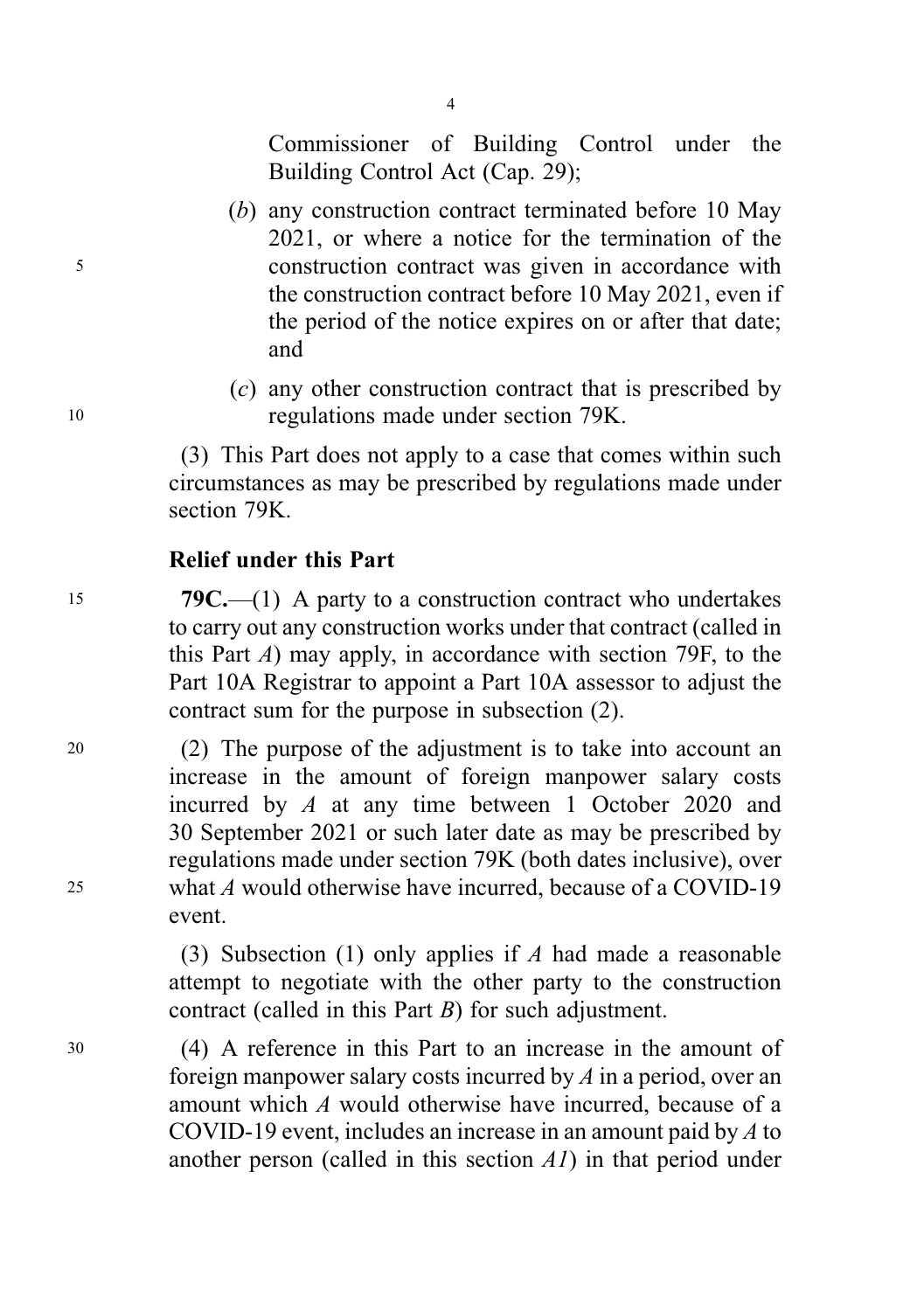any contract or other arrangement between A and A1 in relation to the carrying out of the construction works, being payment for any foreign manpower salary costs incurred or paid for in that period (whether by A1 or another person) in relation to the carrying out of those works, over an amount which would 5 otherwise have been payable by  $A$  to  $AI$ , because of the COVID-19 event.

#### Illustration

The contract sum for a construction contract between  $A$  and  $B$  includes the following components (whether set out expressly in the contract or 10 otherwise):

- (a) an amount of foreign manpower salary costs to be incurred by  $\overline{A}$ for work permit holders employed by  $A$  to carry out the construction works;
- (b) cost for a part of the construction works to be carried out by a  $15$ contractor engaged by A (A1) under a construction contract between A and A1, which includes (whether set out expressly in the contract or otherwise) —
	- (i) an amount of foreign manpower salary costs to be incurred by  $AI$  for work permit holders employed by 20 A1 to carry out that part of the works; and
	- (ii) an amount of foreign manpower salary costs to be incurred by a contractor engaged by  $AI$   $(A2)$  and payable by A1 to A2 under a contract between A1 and A2 for construction works to be carried out by work 25 permit holders employed by A2.

Each of these amounts of foreign manpower salary costs may be included for determining the amount of foreign manpower salary costs incurred or which would otherwise have been incurred by A.

Division  $2$  — Part 10A assessor's determination  $30$ 

### Part 10A Registrar

79D.—(1) The Minister is to appoint a Part 10A Registrar for the purposes of this Part.

(2) The Minister may in addition appoint Part 10A Deputy Registrars. 35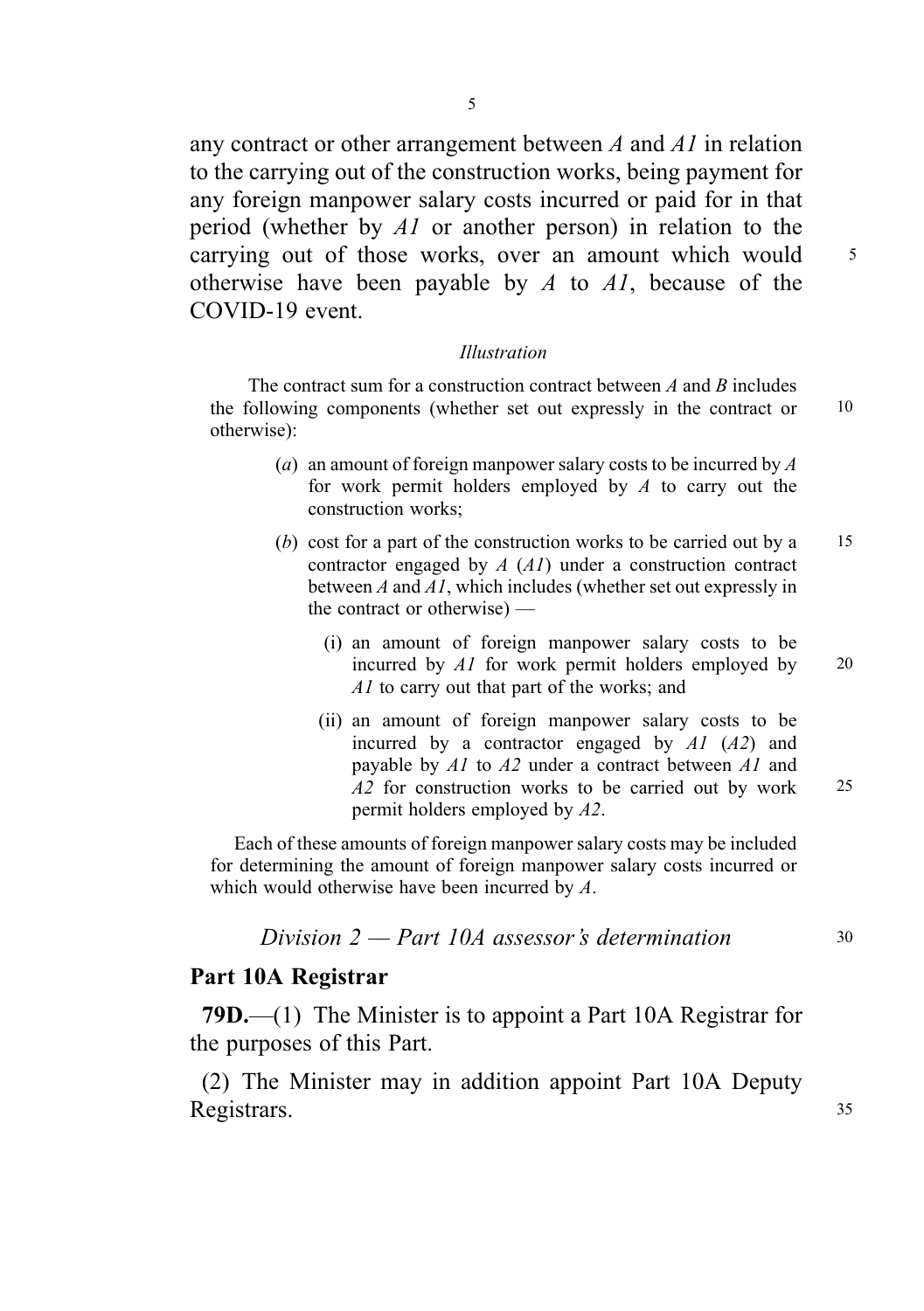(3) Subject to regulations made under section 79K, all the powers and duties conferred and imposed on the Part 10A Registrar may be exercised by a Part 10A Deputy Registrar.

(4) The Part 10A Registrar may, in any particular case, extend <sup>5</sup> the time for service of any document under this Part or any regulations made under section 79K.

## Panel of Part 10A assessors

79E. The Minister must appoint a panel of Part 10A assessors comprising such number of persons who satisfy the <sup>10</sup> requirements prescribed for the purposes of this section, for the purpose of making the determinations in sections 79G and 79H.

# Application for determination

79F.—(1) A may, within the prescribed time, apply in the <sup>15</sup> prescribed form and manner to the Part 10A Registrar to appoint a Part 10A assessor to adjust the contract sum for the purpose mentioned in section 79C(2).

> (2) An application under subsection (1) must be accompanied  $by -$

- 20 (a) evidence that A had made a reasonable attempt to negotiate with  $B$  for the adjustment;
	- (b) any other information that may be prescribed by regulations made under section 79K; and
	- (c) the prescribed fee.

<sup>25</sup> (3) A copy of the application under subsection (1) must be served by A within the period specified in the regulations made under section 79K on —

- (*a*) *B* and any other party to the construction contract;
- (b) any person who is  $\vec{A}$ 's guarantor or surety, or who has <sup>30</sup> issued any performance bond or equivalent, in relation to the carrying out of the construction works under the construction contract; and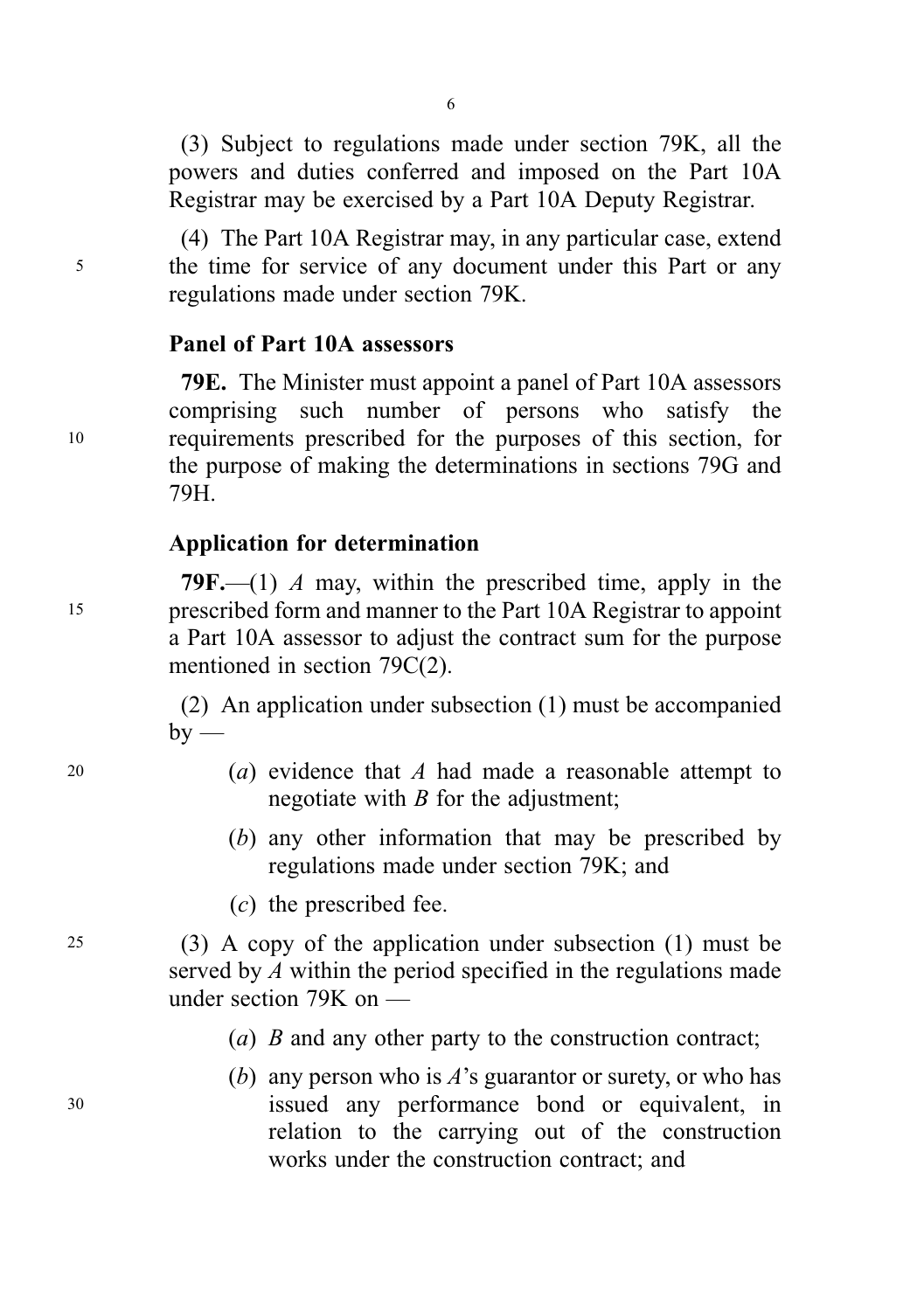(c) any assignee of any other party to the construction contract.

(4) The Part 10A Registrar may, for the purposes of deciding whether to appoint a Part 10A assessor to determine an application, request  $\Lambda$  to provide further information within  $\frac{5}{\pi}$ the time specified by the Part 10A Registrar.

- (5) The Part 10A Registrar may reject an application if
	- (a) the application is incomplete or otherwise not made in accordance with subsections (1) and (2);
	- (b) A fails to satisfy the Part 10A Registrar that <sup>10</sup> subsection (3) is complied with;
	- $(c)$  A fails to comply with the Part 10A Registrar's request under subsection (4);
	- (d) the Part 10A Registrar reasonably suspects that any information provided by  $A$  to the Part 10A Registrar is 15 false or misleading in a material particular; or
	- (e) it appears to the Part 10A Registrar, from the application or any information provided by A in subsection  $(4)$ , that —
		- (i) the case is not one to which this Part applies; or  $20$
		- (ii) the application is frivolous or an abuse of process.

(6) Unless the Part 10A Registrar rejects an application under subsection (5), the Part 10A Registrar must appoint a Part 10A assessor to determine the application and must serve a notice of <sup>25</sup> the appointment on  $A$  and on all the parties mentioned in subsection (3).

### Part 10A assessor's determinations

79G.—(1) On the application of A under section 79F for an adjustment of the contract sum, the Part 10A assessor must — 30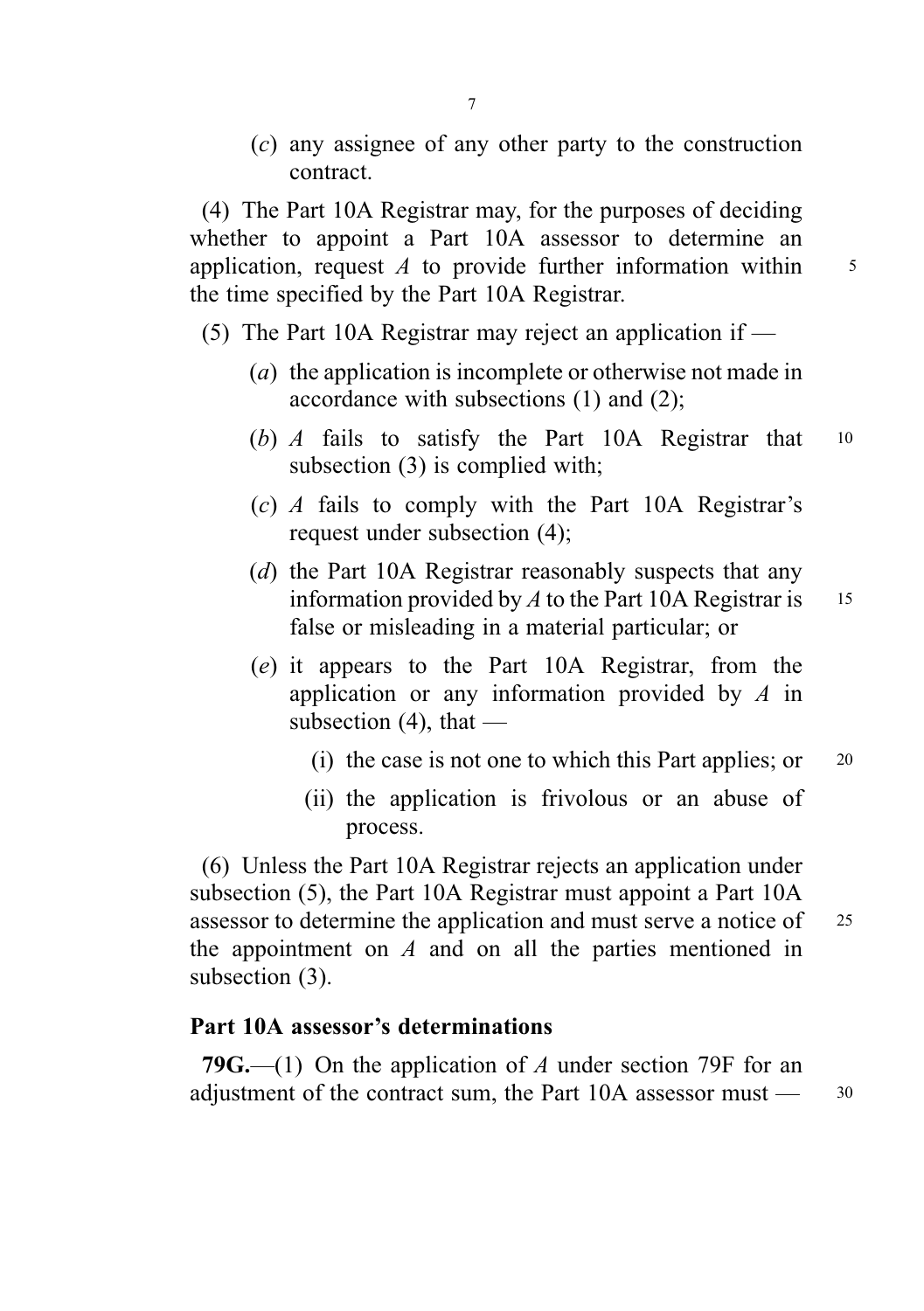- 8
- (*a*) make a determination
	- (i) whether the case is one to which this Part applies; and
- (ii) whether  $A$  had made a reasonable attempt to <sup>5</sup> negotiate with B for the adjustment; and
	- (b) if each determination in paragraph  $(a)$  is in the affirmative, also make a determination —
- (i) whether there has been an increase in the amount of the foreign manpower salary costs <sup>10</sup> incurred by A at any time between 1 October 2020 and 30 September 2021 or such later date as may be prescribed by regulations made under section 79K (both dates inclusive), over what A would otherwise have incurred, because of a <sup>15</sup> COVID-19 event; and
	- (ii) whether it is just and equitable in the circumstances of the case to adjust the contract sum to take into account such increase, and (if so) of the adjusted amount.
- <sup>20</sup> (2) When making a determination, the Part 10A assessor
	- (a) must take into account prescribed matters and prescribed principles; and
	- (b) must seek to achieve an outcome that is just and equitable in the circumstances of the case.

<sup>25</sup> (3) A determination under subsection (1) may, with the leave of the court, be enforced in the same manner as a judgment or an order of the court to the same effect.

> (4) Where leave of the court is granted, judgment may be entered in the terms of the determination.

<sup>30</sup> (5) The determination is binding on all the parties to the construction contract and all parties claiming under or through them.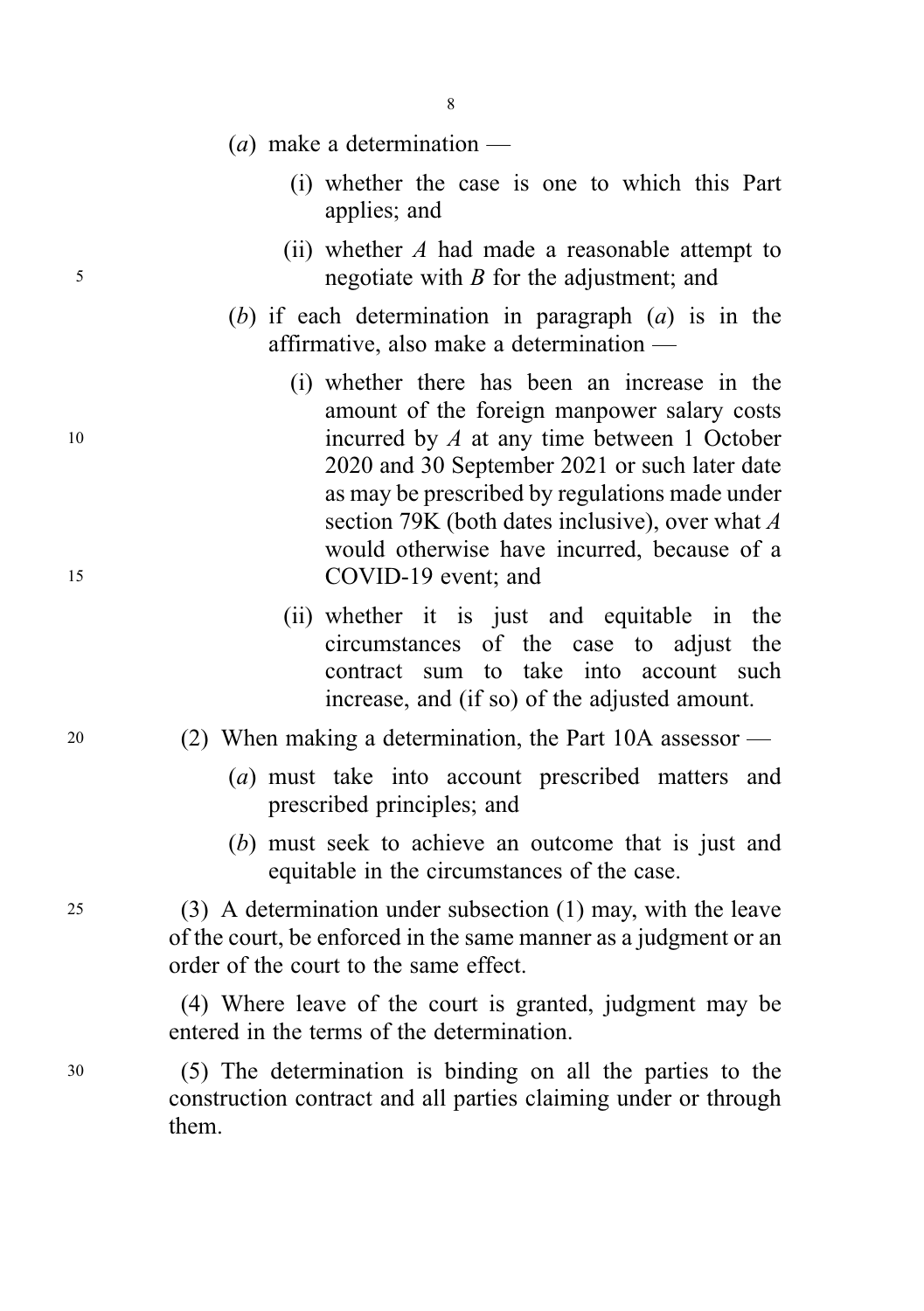(6) Beginning on the date the contract sum is last adjusted by a determination of a Part 10A assessor, the last adjusted contract sum is considered the contract sum for all purposes under the construction contract.

(7) There is no appeal from a determination.

(8) Sections 14, 15 and 15A apply, with the necessary modifications, to proceedings before a Part 10A assessor under this section as if —

- (a) a reference to an assessor in those sections is a reference to a Part 10A assessor; and 10
- (b) a reference to an assessor's determination in section 15A is a reference to a determination.

(9) Sections 16 and 17 apply to the Part 10A Registrar or a Part 10A assessor when carrying out his or her functions and duties under this Part as they apply to the Registrar or an 15 assessor mentioned in Part 2 when carrying out his or her functions and duties under Part 2.

### Subsequent determinations

79H.—(1) After a Part 10A assessor has made a determination under this section or section 79G (called in this section the initial 20 determination), the Part 10A assessor or another Part 10A assessor may, either on his or her own motion or on the application of one or both of the parties to the initial determination —

- (*a*) vary or replace the initial determination if there has 25 been a material change in circumstances after it has been made and it is just and equitable for the variation or replacement to be made; or
- (b) require the parties to attend before the Part 10A assessor after a specified time for a further review of 30 the matter and to make any additional determination as is appropriate.

(2) In considering whether it is just and equitable for a variation or replacement of the initial determination to be made

 $\overline{Q}$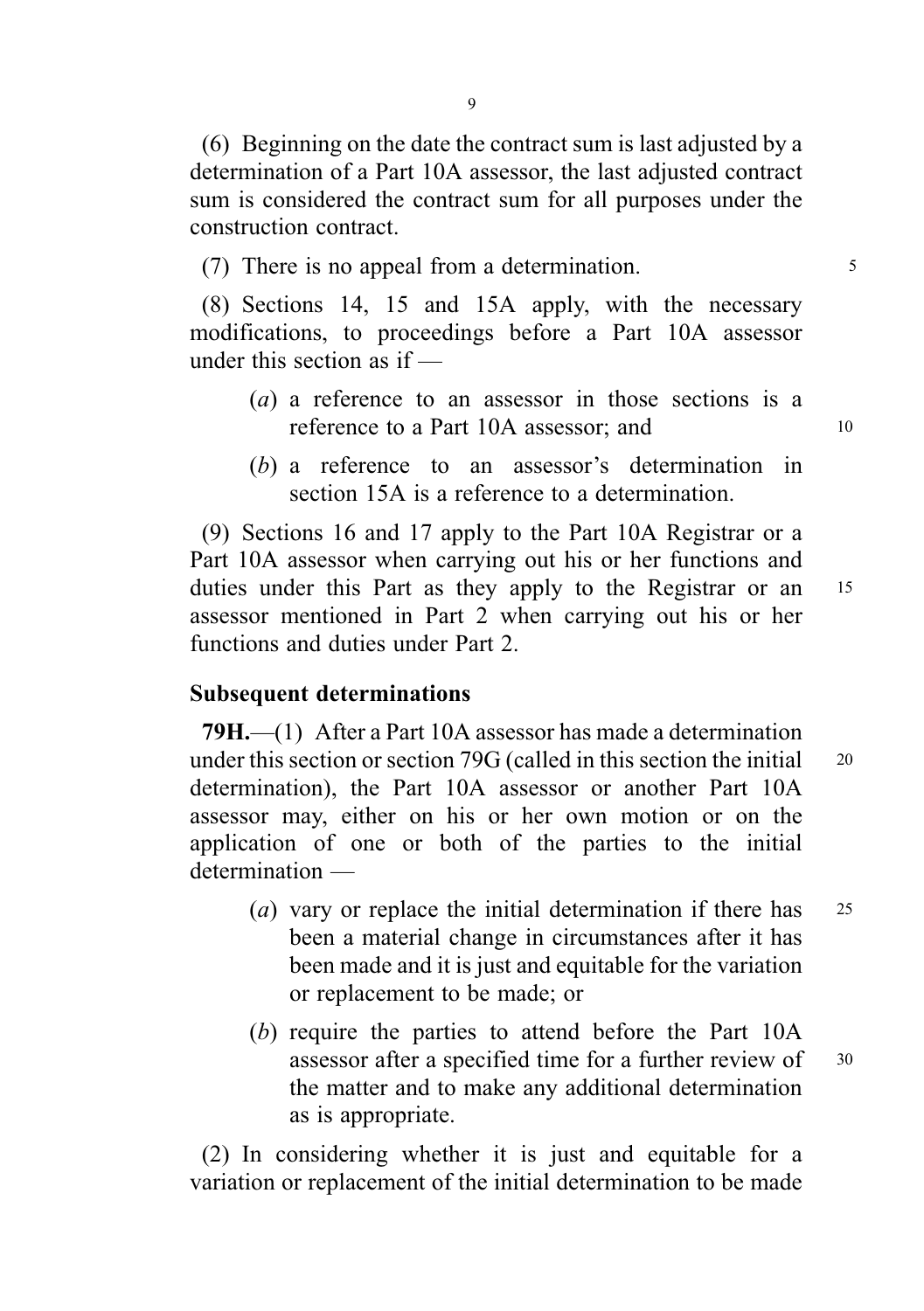under subsection  $(1)(a)$ , or whether to make any additional determination under subsection  $(1)(b)$ , the Part 10A assessor must take into account the following factors:

- (a) whether there has been any undue delay by the <sup>5</sup> applicant in making the application for a subsequent determination under subsection (1);
	- (b) whether any party to the construction contract has taken any action in reliance on the initial determination;
- 10 (c) whether, in relation to the contract sum as adjusted by the initial determination —
	- (i) proceedings before a court have commenced;
	- (ii) arbitral proceedings under the Arbitration Act (Cap. 10) have commenced; or
- <sup>15</sup> (iii) an adjudication application has been made under section 13(1) of SOPA,

and if so, the stage of the proceedings or application mentioned in sub-paragraph (i), (ii) or (iii).

(3) No action may be taken under subsection (1) if a judgment, <sup>20</sup> an arbitral award or a determination has been given or made in relation to any proceedings or application mentioned in subsection  $(2)(c)(i)$ , (ii) or (iii).

> (4) Section 79G applies, with the necessary modifications, to any determination made under subsection (1).

# <sup>25</sup> Effect of determination on operation of Building and Construction Industry Security of Payment Act

79I. Section 38B applies to an action under SOPA in relation to a construction contract the contract sum of which is adjusted by a determination under section 79G or 79H, as it applies to an <sup>30</sup> action under SOPA in relation to a supply contract adjusted by a determination under section 38 or 38A, with the necessary modifications and the following additional modifications:

(a) section  $38B(3)$ , (5) and (6) is omitted;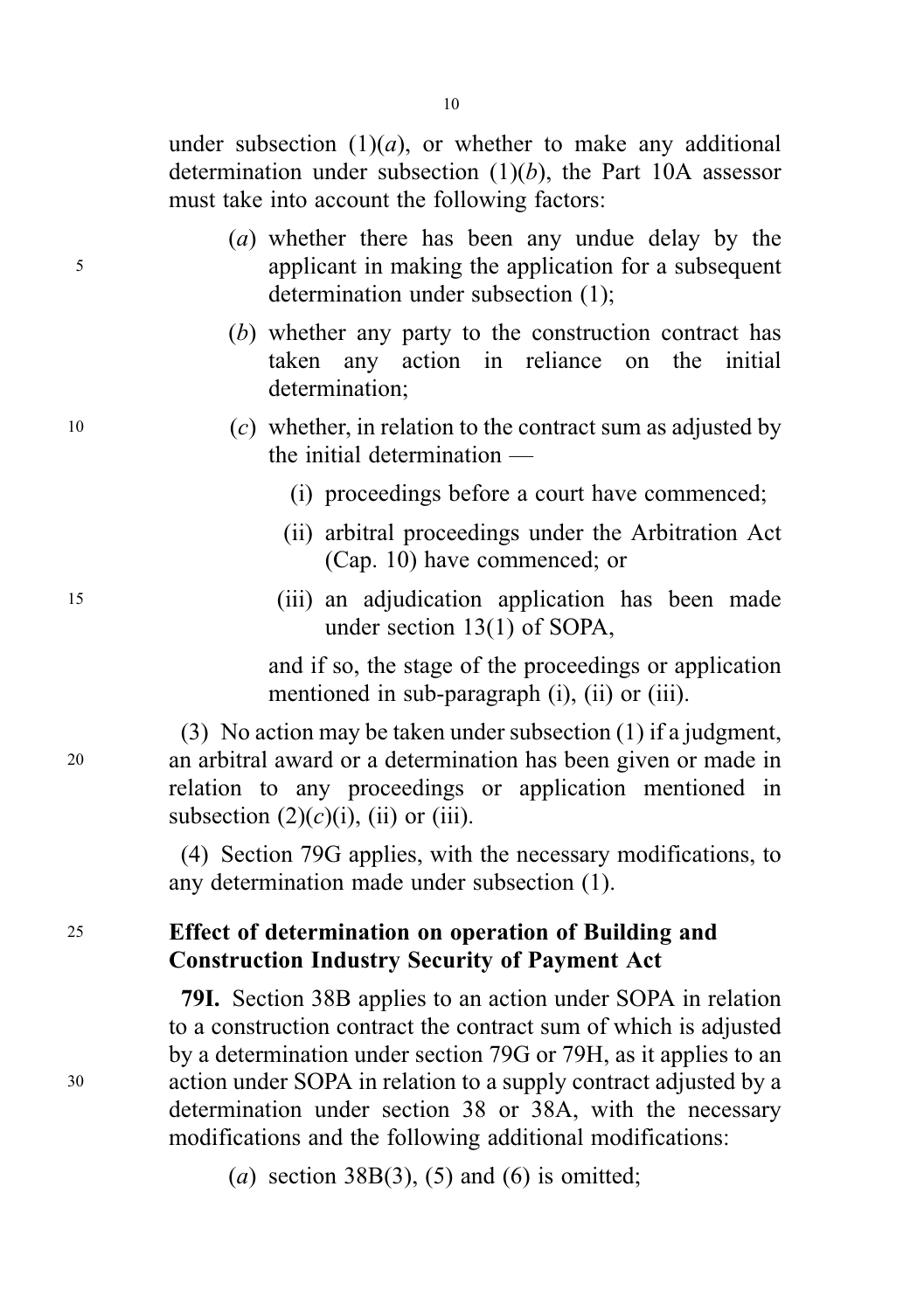- (b) a reference to a Part 8 determination is to a determination under section 79G or 79H;
- $(c)$  a reference to the modification of the manner in which an obligation or a right under a supply contract is to be performed or exercised is to the adjustment of the 5 contract sum.

### Effect of determination on court or tribunal proceedings

79J. In any proceedings before a court or an arbitral tribunal in relation to any matter arising under or by virtue of a contract in relation to a determination under section 79G or a subsequent 10 determination under section 79H, the court or arbitral tribunal may make such orders as it considers appropriate, having regard to the determination and any action taken by a party to the contract in good faith and in reliance on the determination.

$$
Division 3 - Miscellaneous
$$

### Regulations for this Part

79K.—(1) The Minister may make regulations for or with respect to any matter that is required or permitted to be prescribed or that is necessary or convenient to be prescribed for carrying out or giving effect to this Part.

(2) Without limiting subsection (1), the regulations may provide for the use of an alternative method of dispute resolution, such as mediation, to manage and resolve any dispute between parties to a construction contract.

(3) Regulations made under this section may make provision <sup>25</sup> for or in relation to a matter by applying, adopting or incorporating by reference, with or without modification, any regulations made under section 19 or 39, or a part of any such regulations, as in force at a particular time or from time to time.".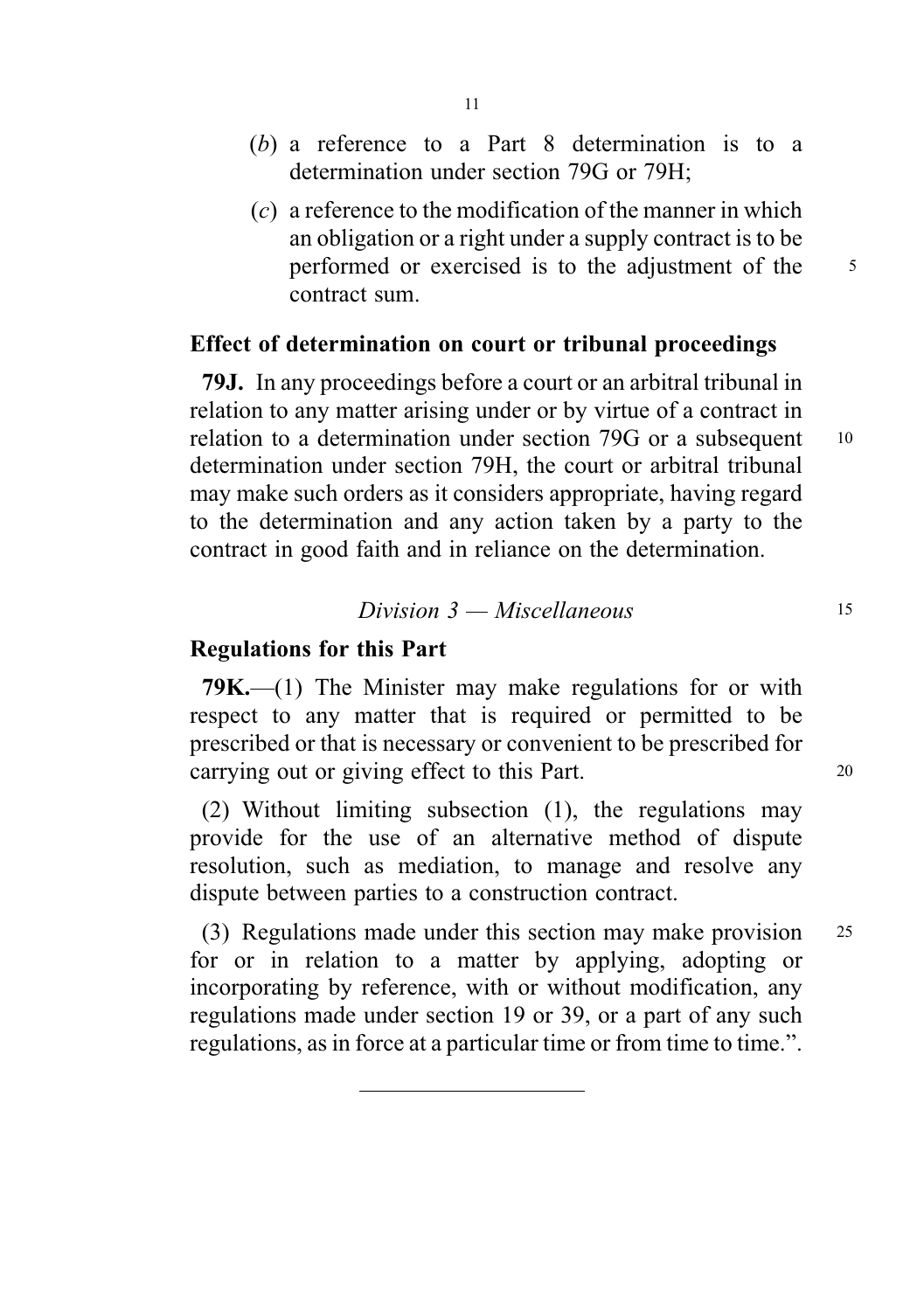### EXPLANATORY STATEMENT

This Bill seeks to amend the COVID-19 (Temporary Measures) Act 2020 (Act 14 of 2020) to provide for relief for persons undertaking construction works under construction contracts affected by an increase in the remuneration payable to work permit holders as a result of a COVID-19 event.

Such increase may be driven by (for example) border control quotas set by the Government that limited the inflow of foreign workers from a particular country as a result of a spike in COVID-19 cases there, or by a particular country imposing travel restrictions on their citizens and residents due to COVID-19 that prevent them from travelling to Singapore.

Clause 1 relates to the short title and commencement.

Clause 2 amends the definition of "Minister" in section 2 to provide that the relevant Minister for the purposes of the new Part 10A is the Minister charged with the responsibility for national development.

Clause 3 inserts a new Part 10A (comprising new sections 79A to 79K) which enables persons carrying out construction works under construction contracts that are affected by an increase in the remuneration payable to work permit holders because of a COVID-19 event, to apply for an adjustment of the contract sum.

The new section 79A defines various terms used in the new Part 10A.

The new section 79B specifies the case to which the new Part 10A applies. The new Part 10A applies to a construction contract entered into before 1 October 2020, where the construction works under the contract have still not been certified as completed as at 10 May 2021. The new section 79B also provides that the new Part 10A does not apply to certain construction contracts, and to prescribed circumstances.

The new section 79C provides that a party to a construction contract who undertakes construction works under that contract (called  $\Lambda$ ) may apply to the Part 10A Registrar to appoint a Part 10A assessor to adjust the contract sum of that contract to take into account an increase in the amount of foreign manpower salary costs that A has incurred at any time between 1 October 2020 and 30 September 2021 (or a later prescribed date) over what  $A$  would otherwise have incurred, because of a COVID-19 event. This includes an increase in an amount paid by A to another person (called  $AI$ ) in that period under any contract or other arrangement between A and A1 in relation to the carrying out of the construction works, being payment for any foreign manpower salary costs incurred or paid in that period (whether by  $AI$  or another person), over an amount which would otherwise have been payable by A to Al, because of the COVID-19 event. However, A may only make the application for an adjustment of the contract sum if A had made a reasonable attempt to negotiate with the other party to the construction contract (called  $B$ ) for such adjustment.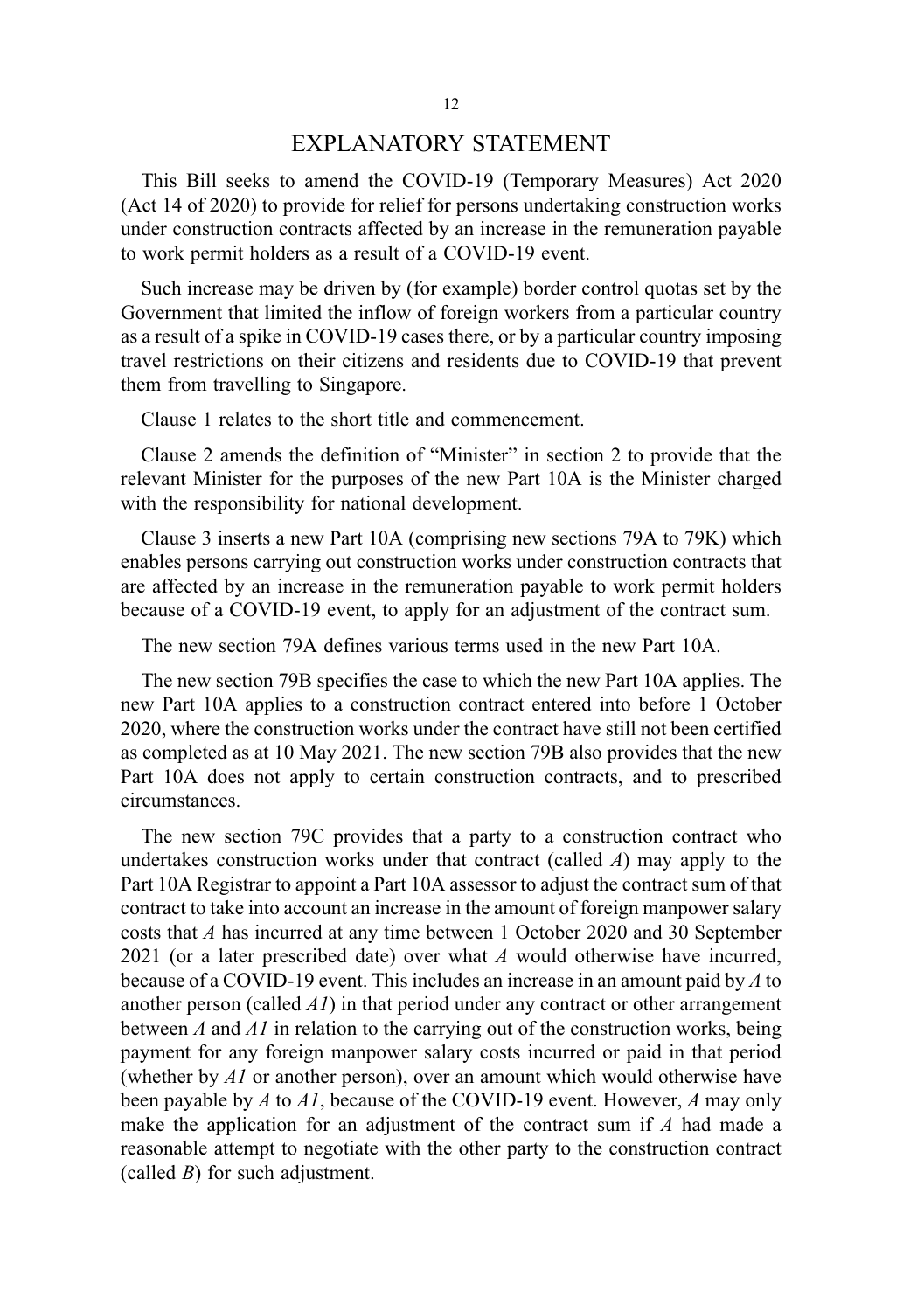13

The new section 79D requires the Minister to appoint a Part 10A Registrar. The Minister may also appoint one or more Part 10A Deputy Registrars. The Part 10A Registrar has the power to extend the time for the service of documents.

The new section 79E requires the Minister to appoint a panel of Part 10A assessors.

The new section 79F provides that A may apply to the Part 10A Registrar to appoint a Part 10A assessor to adjust the contract sum. An application must be accompanied by, among other things, evidence that A had made a reasonable attempt to negotiate with  $B$  for such adjustment. The new section 79F also requires A to serve a copy of the application on certain persons, and sets out circumstances under which the Part 10A Registrar may reject the application.

The new section 79G provides that on an application under section 79F, the Part 10A assessor must make a determination —

- (a) whether the case is one to which the new Part 10A applies; and
- (b) whether  $A$  had made a reasonable attempt to negotiate with  $B$  for such adjustment.

If each determination is in the affirmative, the Part 10A assessor is to also determine —

- (a) whether there has been an increase in the amount of the foreign manpower salary costs incurred by A between 1 October 2020 and 30 September 2021 (or a later prescribed date) over what A would otherwise have incurred, because of a COVID-19 event; and
- (b) whether it is just and equitable in the circumstances of the case to adjust the contract sum to take into account such increase, and (if so) the adjusted amount.

The new section 79G also provides the following:

- (a) a determination of a Part 10A assessor may, with the leave of a court, be enforced in the same manner as a judgment or order of the court;
- (b) a determination of a Part 10A assessor is binding on all the parties to the construction contract;
- (c) beginning on the date the contract sum is last adjusted by a determination of a Part 10A assessor, the last adjusted contract sum is considered the contract sum for all purposes under the construction contract. The contract sum in a construction contract may be adjusted more than once (under the new section 79G and then under the new section 79H, or under either of those sections).

The new section 79H enables a Part 10A assessor to make a subsequent determination after a determination under the new section 79G, or after a